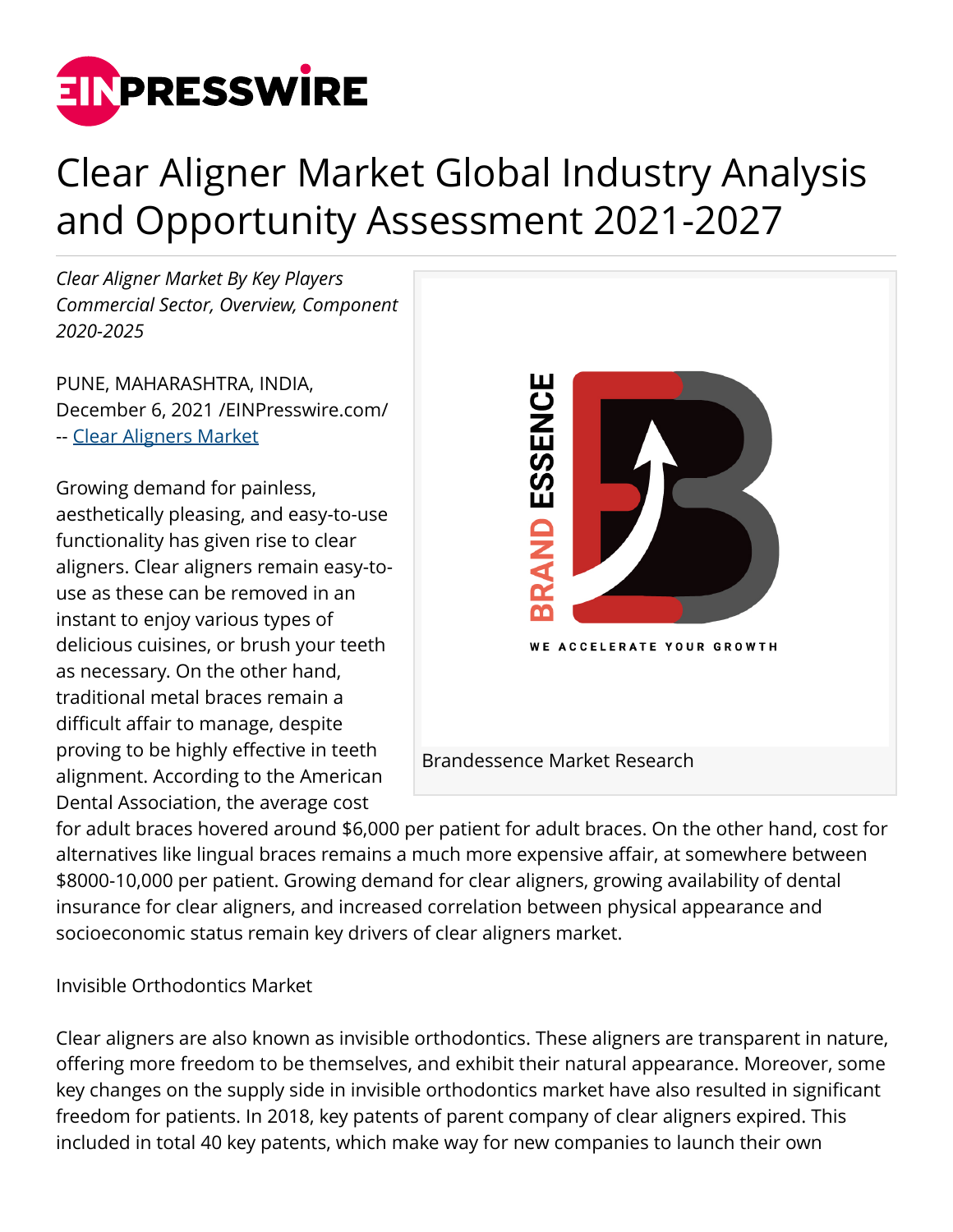offerings in the invisible orthodontics market, and drive robust competition in pricing, product features, and simultaneously increase product awareness. Invisalign remained the main company in the clear aligners market before 2018, wherein it controlled 80% market share, with continuous double-digit growth in its early stages. The expiry of its patents marks a promising era of expansion for new players in the invisible orthodontics market.

## Request a Sample Report: @<https://brandessenceresearch.com/requestSample/PostId/396>

According to Brandessence market research, the clear aligners market size reached USD 2,950.0 million in 2018. The clear aligner market size is likely to grow at robust 10.8% CAGR during the 2020-2025 periods, with estimates to reach USD 6,047.8 million in 2025.

### What is the Scope of Clear Aligners?

According to experts like Rober Keim, the editor of the journal of clinical orthodontics, 'What is the scope of clear aligners' can focus a key advancement of temporary anchorage device. He notes that clear aligners can 'treat any malocclusion successfully today'. Similar to traditional treatment, CAT uses a wide range of methods of construction, modes of treatment, and promise a wide range of application. With growth of aiding technologies like Computer Aided Design and Manufacture; the scope of clear aligner market growth remains boundless.

Still, what is the scope of clear aligners? This remains a key question for new players entering the market. While research is still needed in understanding issues like long term stability, clear aligners remain ahead of various alternatives. Today, clear aligners are effectively used for various malocclusions including moderate crowding, intrusion of one or two teeth, posterior expansion, distal tipping of molars, and lower incisor extraction cases. Furthermore, as clear aligners are easy-to-use, and maintain, oral hygiene is easier to maintain. This has resulted in fewer complications like less white spot lesions during post treatments.

#### Request for Methodology of this report: <https://brandessenceresearch.com/requestMethodology/PostId/396>

According to studies completed by American board of orthodontists, effectiveness of clear aligners in treatment of marginal ridge alignment, space closure, and root paralleling remains similarly effective to traditional fixed appliances. Moreover, clear aligners promise new advantages like direct-selling to consumers. This results in decreased or comparable costs, despite far higher appeal for clear aligners among consumers. The clear aligner treatment also requires far lower time consumption in treatment, as well, as post-treatment follow-ups. The soft-material of clear aligners also promises to solve a key challenge for orthodontists – root absorption.

Clear Aligners Market Segmentations: Key Trends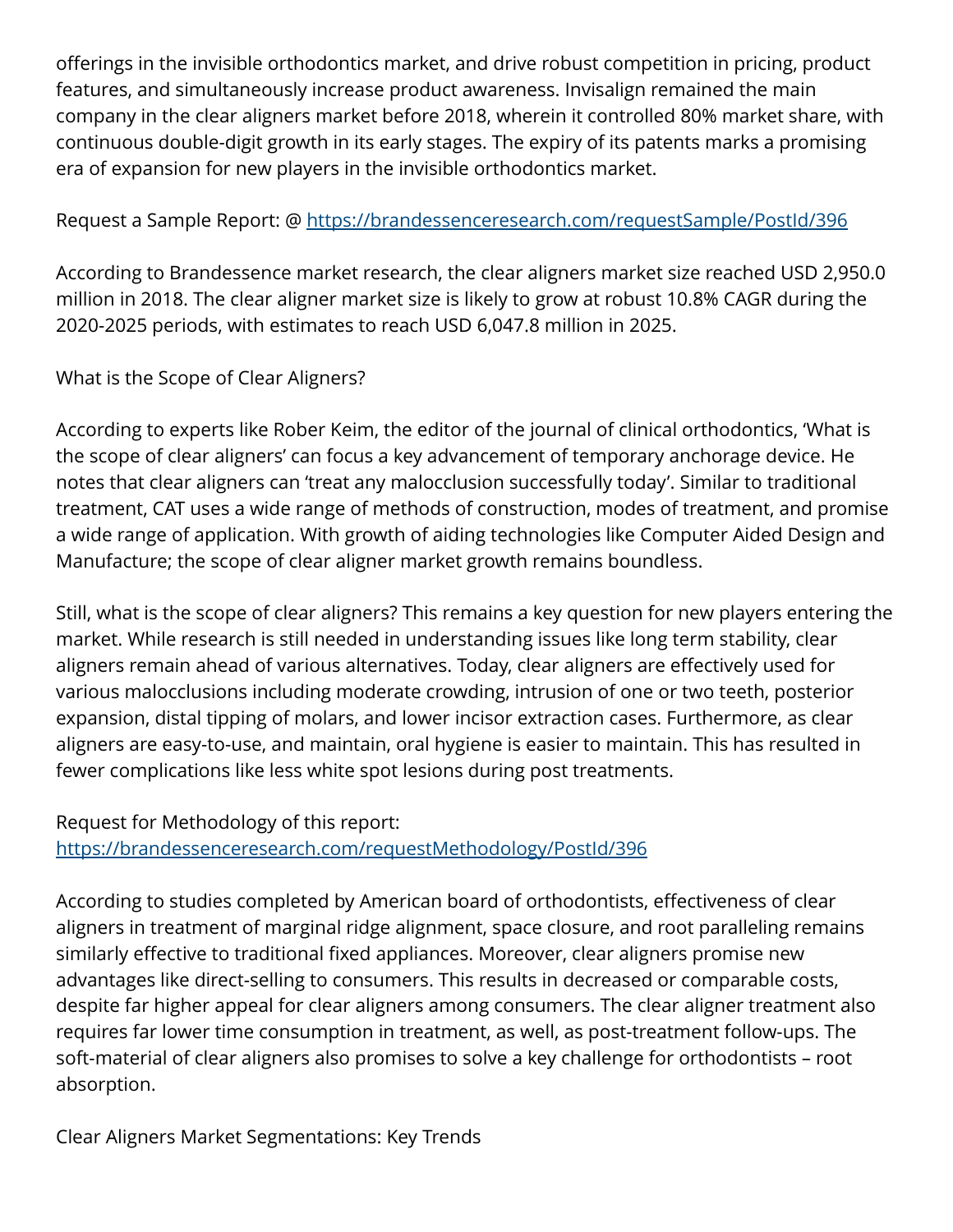Clear aligners market segmentations include product type like soft clear aligner, medicum clear aligner, and hard clear aligner. Among these, the soft clear aligner remains most popular among consumers, however, medium aligners promise a better balance between clinical effectiveness, and functional use.

Furthermore, the clear aligners market segmentations also includes age groups like iGeneration, Generation Y, Generation X, and Baby boomers. The market shows a solid promise of growth for elderly patients, who increasingly demand more appealing oral care. The growing product awareness among this generation, and importance of oral hygiene, key personality features like smile remain a key driver of clear aligners among all age groups.

The clear aligners market segmentations also divides the market on the basis of distribution channel into hospitals, dental clinics, and others. The increased availability of dental insurance remains a major promise for hospitals, and dental clinics alike in the clear aligners market.

Clear Aligners Market Size in India: Regional Analysis

The clear aligners market in India remains a promising opportunity for global investors. There is a growing interest in healthcare in India, which exhibits a high-proportion of out-of-pocket costs. It is estimated that out-of-pocket costs represent 62.6% total health care expenditure in India – one of the highest in the world. This is the key reasons why optional procedures like teeth straightening, teeth alignment, and various other dental procedures promise significant expansion in the Indian market. Recent estimates suggest that 85 to 90% adults in India have dental cavities, with about 60 to 80% children exhibiting the same. Furthermore, 30% children are also in need of teeth and jaw alignment. The large size of the Indian population, the growing disposable income in the country, and high traditional mindset for out-of-pocket expenditure remain key drivers of growth in the clear aligners market size in India.

Clear Aligners Market: Competitive Analysis

The clear aligners market remains a competitive and innovative landscape. The growing innovation to expand use of clear aligners beyond traditional uses, and increased entry of new products remain significant drivers of innovation. Since, 2017, over 27 new clear aligner product have entered the market, driving more competition, and innovation. Key players in the clear aligners market focus on strong growth with strategic acquisitions, and mergers. Some key players in the global clear aligners market are Dentsply International, Inc., Align Technology, Danaher Corporation, Straumann Group, and Henry Schein.

Complete Access of Report@ [https://brandessenceresearch.com/healthcare/clear-aligner](https://brandessenceresearch.com/healthcare/clear-aligner-market-by)[market-by](https://brandessenceresearch.com/healthcare/clear-aligner-market-by)

#### Related Reports:

[Africa vaccine Market](https://www.prnewswire.com/news-releases/africa-vaccine-market-in-detailed-analysis-and-growth-and-huge-competition-on-moderna-inc-innovative-biotech-biovaccines-nigeria-limited--says-brandessence-market-research-301399308.html) In-Detailed Analysis and Growth and Huge Competition on Moderna Inc.,